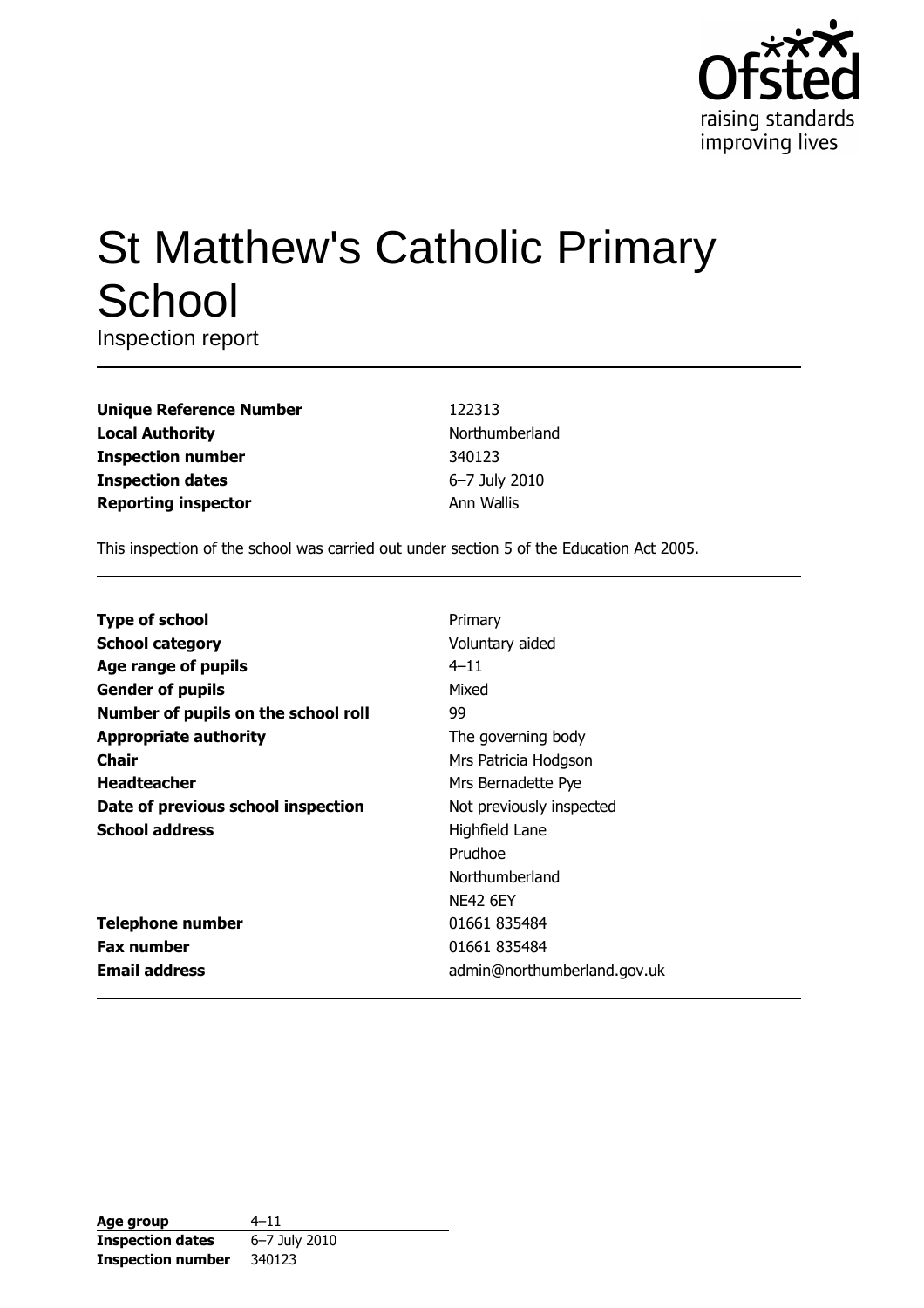The Office for Standards in Education, Children's Services and Skills (Ofsted) regulates and inspects to achieve excellence in the care of children and young people, and in education and skills for learners of all ages. It regulates and inspects childcare and children's social care, and inspects the Children and Family Court Advisory Support Service (Cafcass), schools, colleges, initial teacher training, work-based learning and skills training, adult and community learning, and education and training in prisons and other secure establishments. It rates council children's services, and inspects services for looked after children, safequarding and child protection.

Further copies of this report are obtainable from the school. Under the Education Act 2005, the school must provide a copy of this report free of charge to certain categories of people. A charge not exceeding the full cost of reproduction may be made for any other copies supplied.

If you would like a copy of this document in a different format, such as large print or Braille, please telephone 08456 404045, or email enquiries@ofsted.gov.uk.

You may copy all or parts of this document for non-commercial educational purposes, as long as you give details of the source and date of publication and do not alter the documentation in any way.

Royal Exchange Buildings St Ann's Square Manchester M2 7LA T: 08456 404045 Textphone: 0161 618 8524 E: enquiries@ofsted.gov.uk W: www.ofsted.gov.uk

© Crown copyright 2010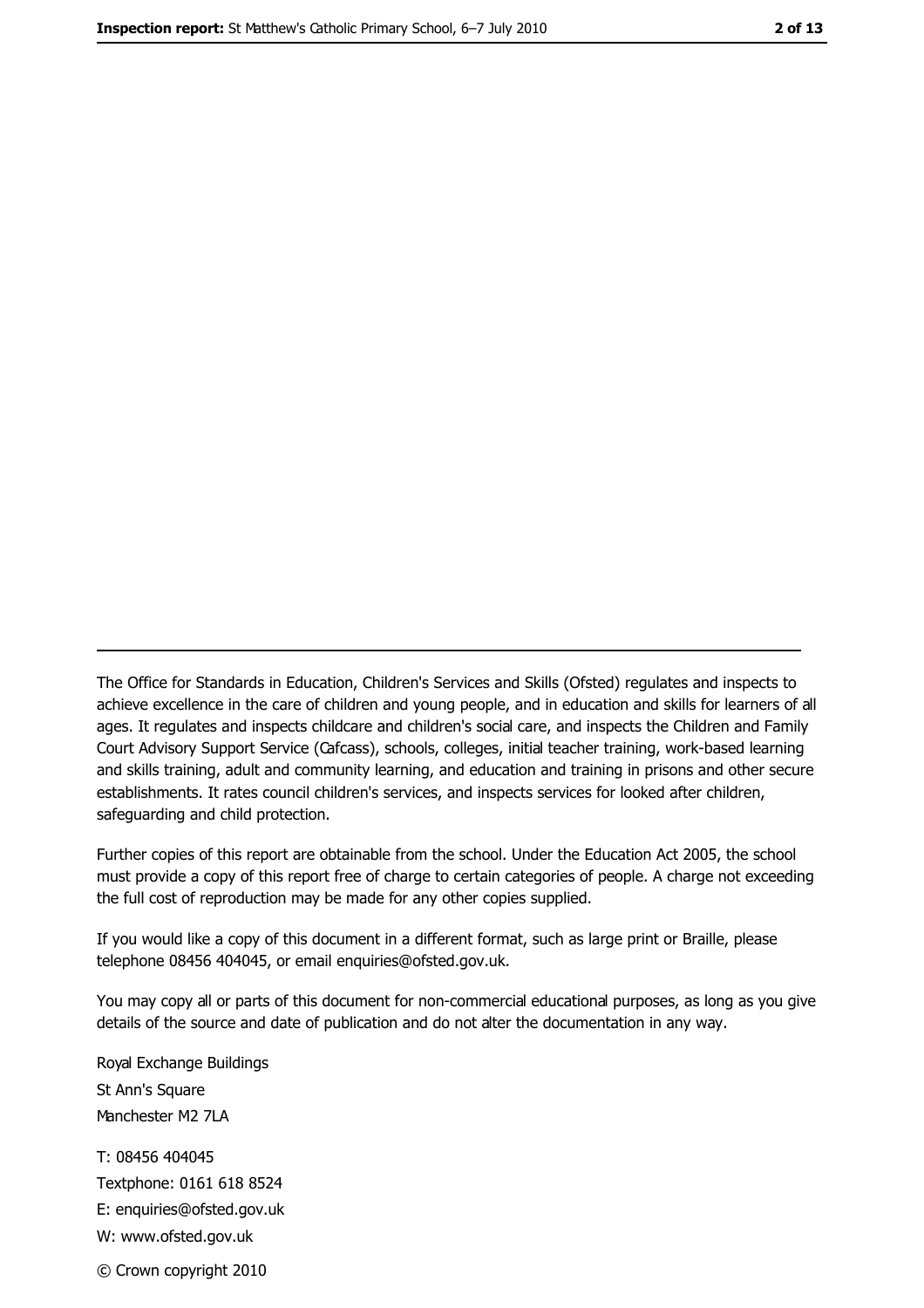# **Introduction**

This inspection was carried out by two additional inspectors. They visited seven lessons and observed five different teachers. They held meetings with the Chair of the Governing Body, staff and groups of pupils and spoke with the School Improvement Partner. They observed the school's work and looked at documentation including pupils' books, the school improvement plan and pupil progress data. Inspectors analysed 40 questionnaires from parents and carers, together with those from staff and pupils.

The inspection team reviewed many aspects of the school's work. It looked in detail at the following:

- the progress made by all groups of pupils particularly those in Years 5 and 6 and in  $\blacksquare$ writing
- care, quidance and support, particularly that of pupils with special educational  $\blacksquare$ needs and/or disabilities, and whether this is a strength of the school
- how well assessment is used to accelerate pupils' progress
- the quality of the provision for outdoor learning in the Early Years Foundation  $\blacksquare$ Stage.

# Information about the school

This is a smaller than average primary school. It was a first school until September 2008, after which it began to take pupils in Years 5 and 6. A below average proportion of pupils are known to be eligible for free school meals. Few pupils are from minority ethnic groups and very few speak English as an additional language. An above average number of pupils have special educational needs and/or disabilities. The school has gained Healthy Schools status and holds an Activemark award. The school also offers after-school provision.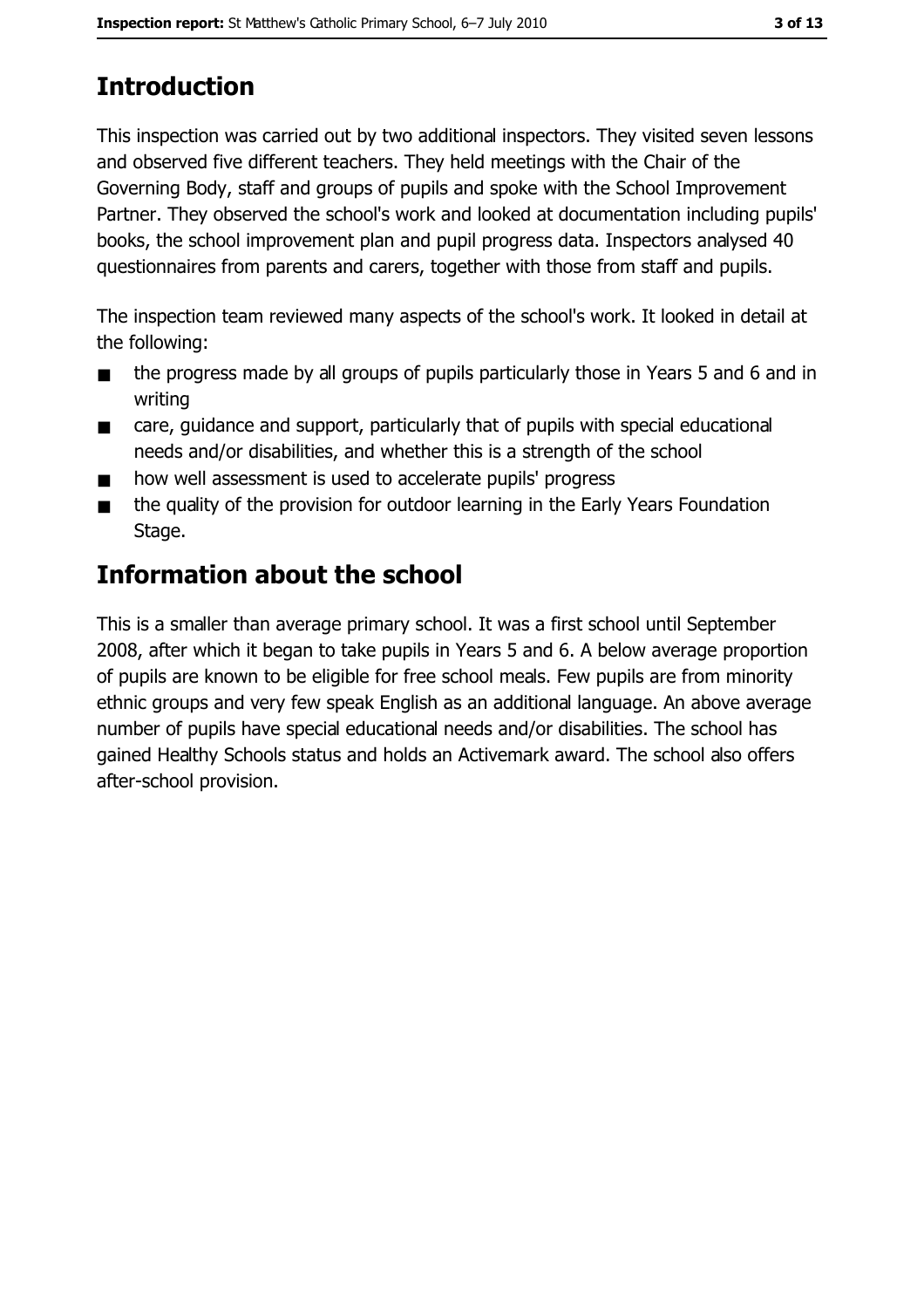Inspection grades: 1 is outstanding, 2 is good, 3 is satisfactory, and 4 is inadequate Please turn to the glossary for a description of the grades and inspection terms

# **Inspection judgements**

## Overall effectiveness: how good is the school?

#### The school's capacity for sustained improvement

## **Main findings**

This is a good school. Pupils make good progress and reach above average standards. The school has improved since the last inspection. Attainment has risen. Pupils' work is assessed more rigorously and their progress is tracked very carefully. Timely intervention in their learning ensures that all pupils get the help they need to achieve well. The school is well led and managed. Governors, leaders and managers know its strengths and weaknesses, assess its work accurately and identify the right priorities for improvement. Hence, the school has good capacity to improve further.

The school provides good care, guidance and support for all pupils. St Matthew's school is a warm and welcoming place where the talents of all pupils are valued. Consequently, pupils behave well, feel safe, know how to stay healthy and are very clear about the importance of caring for each other. Pupils enjoy lessons because they are well taught, follow an interesting curriculum and are keen to succeed.

Children get off to a good start in the Early Years Foundation Stage. They settle into school well and enjoy a good balance of teacher-directed and child-initiated activities. However, opportunities for outdoor learning for Reception children, while satisfactory, are limited by the lack of continuous access to an outdoor area. This means that children cannot move freely between the indoor and outdoor learning spaces. Pupils continue to make good progress as they move through the school and reach above average standards when they leave at the end of Year 6. Attainment is highest in reading and mathematics. Strategies to improve attainment in writing are beginning to have an impact but the school recognises the need to provide even more opportunities for pupils to develop and practice their writing skills.

The school is a very cohesive community and promotes community cohesion well within the local area. It has yet to develop links with communities further afield in order to increase pupils understanding of communities and cultures which are different to their own.

## What does the school need to do to improve further?

- Raise attainment and further accelerate pupils' progress in writing by:  $\blacksquare$ 
	- allowing pupils extended and sustained opportunities to develop their understanding of writing and practice their skills
	- make more use of pupils good reading skills in developing their writing
	- broadening the use and development of writing skills in other subjects.
- Improve community cohesion by further developing national and international links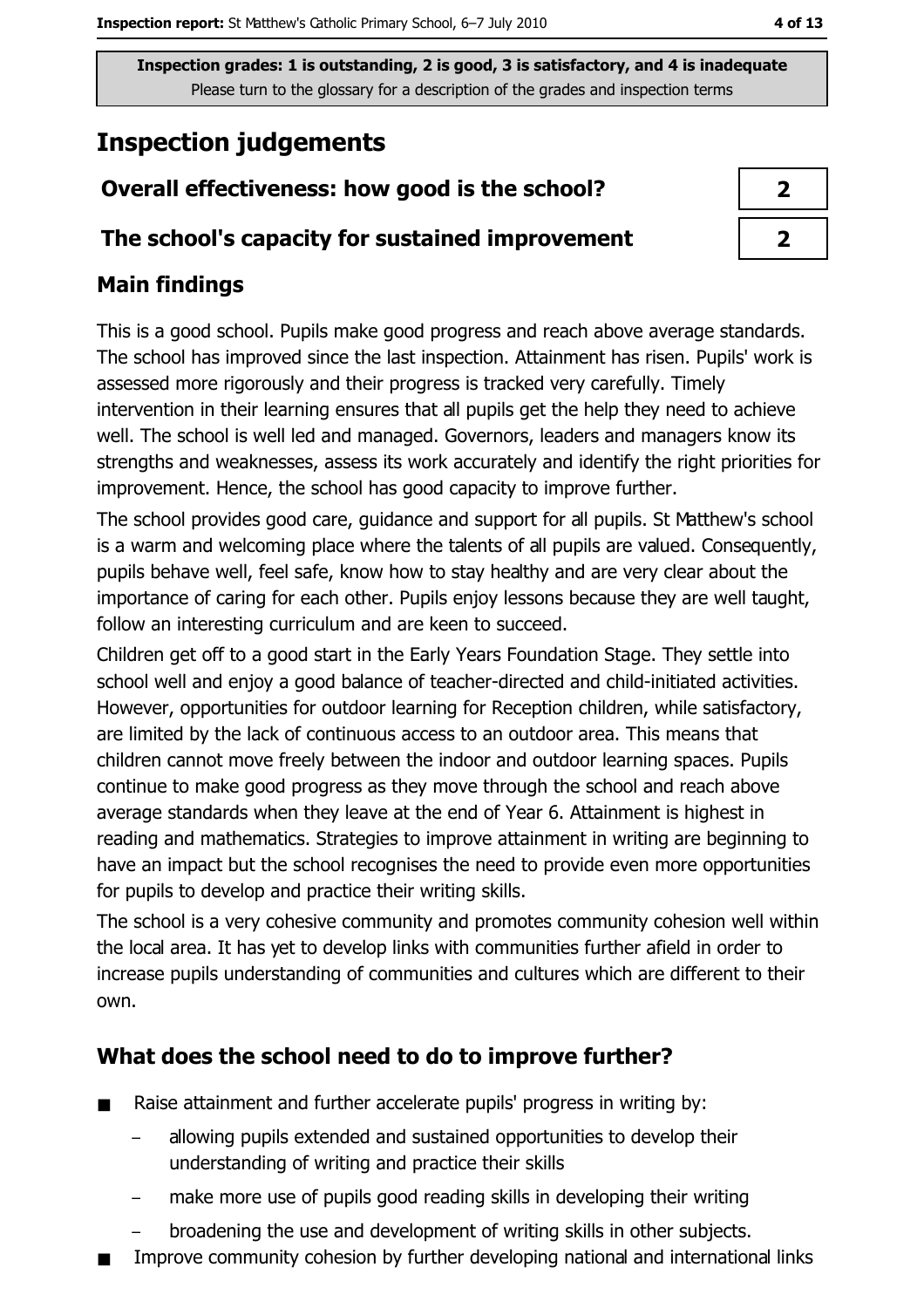$\overline{2}$ 

Inspection grades: 1 is outstanding, 2 is good, 3 is satisfactory, and 4 is inadequate Please turn to the glossary for a description of the grades and inspection terms

to enable pupils to better understand communities which are different from their own.

Improve the provision for outdoor learning for Reception children to allow free-flow between indoor and outdoor learning spaces.

#### **Outcomes for individuals and groups of pupils**

Pupils were seen to be making good progress and achieving well in lessons. They enjoy learning, concentrate on the task in hand and work hard. Work seen in their books and displayed on walls confirmed the good progress pupils are making. All groups of pupils achieve equally well. Those with special educational needs and/or disabilities are given constructive individual help by teachers and teaching assistants so they achieve as well as their peers. From their starting points when they enter the school, pupils make consistently good progress to reach above average standards in tests and assessments at the end of Year 4. In 2010, early test data indicate that the schools first cohort of Year 6 pupils also reached above average standards. Attainment is lower in writing than in reading and mathematics. Strategies to tackle this relative weakness by allowing pupils opportunities to develop their writing skills across all subjects and make use of their good reading skills to further develop their writing are not vet fully developed.

Pupils behave well both in lessons and around the school. They respect and care for each other and their teachers. They have a clear sense of right and wrong and their spiritual understanding, firmly based on Catholic values, is developed well. Pupils enjoy good opportunities to take responsibility and contribute to their school community as members of the school council, lunch monitors and buddies for younger children. Their basic skills of literacy, numeracy, and information and communication technology are well developed which means they are well prepared for future life.

These are the grades for pupils' outcomes

| Pupils' achievement and the extent to which they enjoy their learning                                       |   |
|-------------------------------------------------------------------------------------------------------------|---|
| Taking into account:<br>Pupils' attainment <sup>1</sup>                                                     |   |
| The quality of pupils' learning and their progress                                                          |   |
| The quality of learning for pupils with special educational needs and/or<br>disabilities and their progress | 2 |
| The extent to which pupils feel safe                                                                        |   |
| <b>Pupils' behaviour</b>                                                                                    |   |

The grades for attainment and attendance are: 1 is high; 2 is above average; 3 is broadly average; and 4 is low.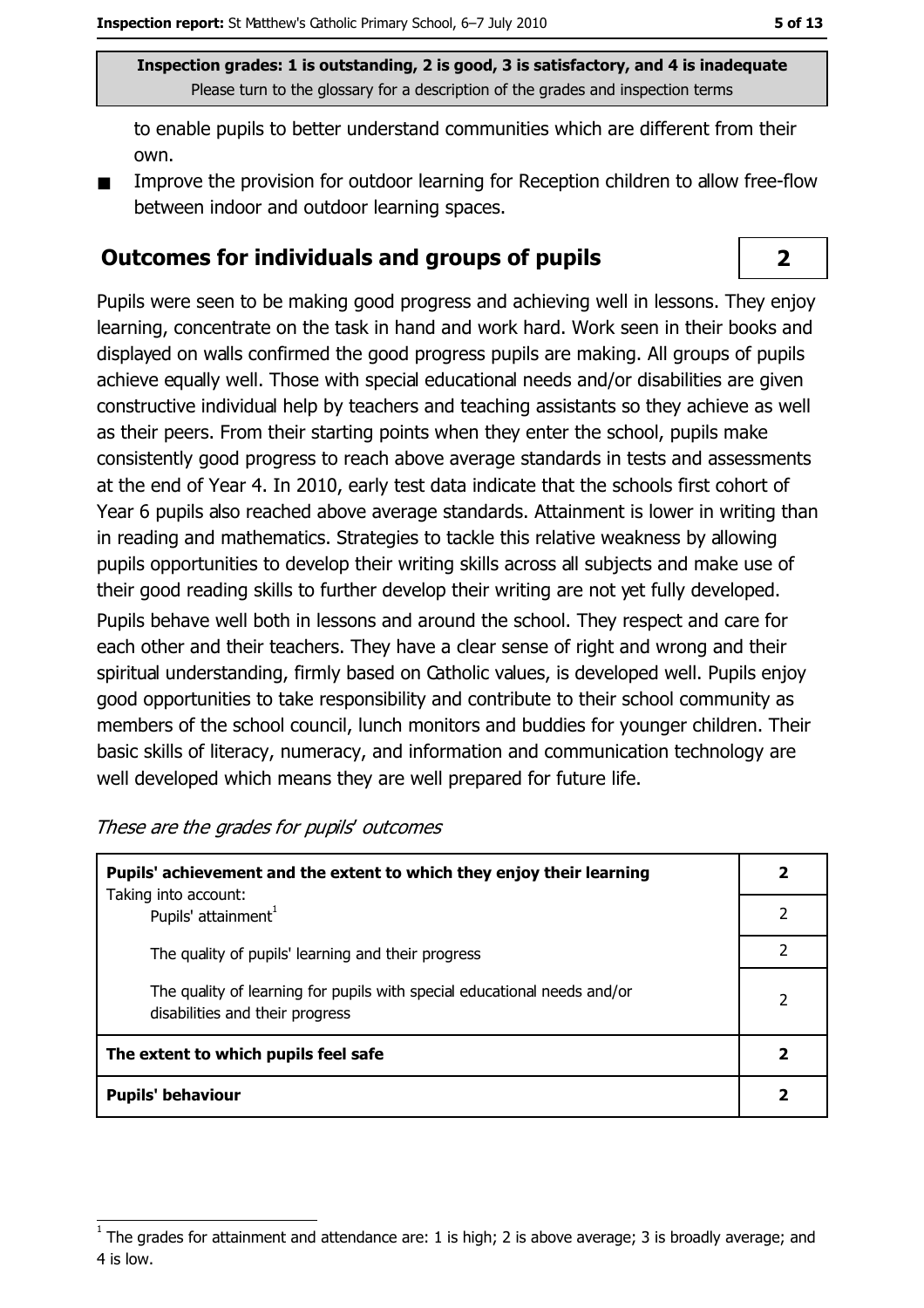| ۰.<br>۰.<br>.,<br>×<br>۰. |  |
|---------------------------|--|
|---------------------------|--|

| Inspection grades: 1 is outstanding, 2 is good, 3 is satisfactory, and 4 is inadequate |  |
|----------------------------------------------------------------------------------------|--|
| Please turn to the glossary for a description of the grades and inspection terms       |  |

| The extent to which pupils adopt healthy lifestyles                                                                       | 2 |
|---------------------------------------------------------------------------------------------------------------------------|---|
| The extent to which pupils contribute to the school and wider community                                                   |   |
| The extent to which pupils develop workplace and other skills that will<br>contribute to their future economic well-being |   |
| Taking into account:<br>Pupils' attendance <sup>1</sup>                                                                   | 2 |
| The extent of pupils' spiritual, moral, social and cultural development                                                   |   |

## How effective is the provision?

Consistently good teaching allows pupils to make good progress. Teachers are knowledgeable, explain tasks and ideas clearly and use a good variety of resources to capture the interest of their pupils. Pupils in Years 5 and 6 gained a good understanding of the way seeds are dispersed by watching a well-chosen video extract and handling a range of plants, fruit and vegetables. In some lessons pupils are asked to listen for too long and, hence, have less time for independent and active learning. Pupils' progress is tracked carefully to ensure that any gaps in their learning are identified quickly. Thorough marking of work and helpful feedback gives them clear pointers for further improvement.

The curriculum is well matched to pupils' needs. It is reviewed regularly and enriched by a good variety of clubs and activities, visits and visitors to the school. Pupils spoke enthusiastically of the opportunities they have to tend the school's award winning eco garden and look after the newly hatched chicks.

The after-school care

is well managed and offers pupils good opportunities to develop their skills and interests. For example, pupils of all ages were seen to be getting expert help to develop their football skills.

The quality of care, guidance and support the school gives is much appreciated by pupils, parents and carers. Every child is very well known to all staff and those with special educational needs and/or disabilities are particularly well supported. Very good use is made of outside agencies and specialist teachers to ensure each child is given exactly the right help to maximise their progress.

| The quality of teaching                                                                                    |  |  |
|------------------------------------------------------------------------------------------------------------|--|--|
| Taking into account:<br>The use of assessment to support learning                                          |  |  |
| The extent to which the curriculum meets pupils' needs, including, where<br>relevant, through partnerships |  |  |
| The effectiveness of care, guidance and support                                                            |  |  |

These are the grades for the quality of provision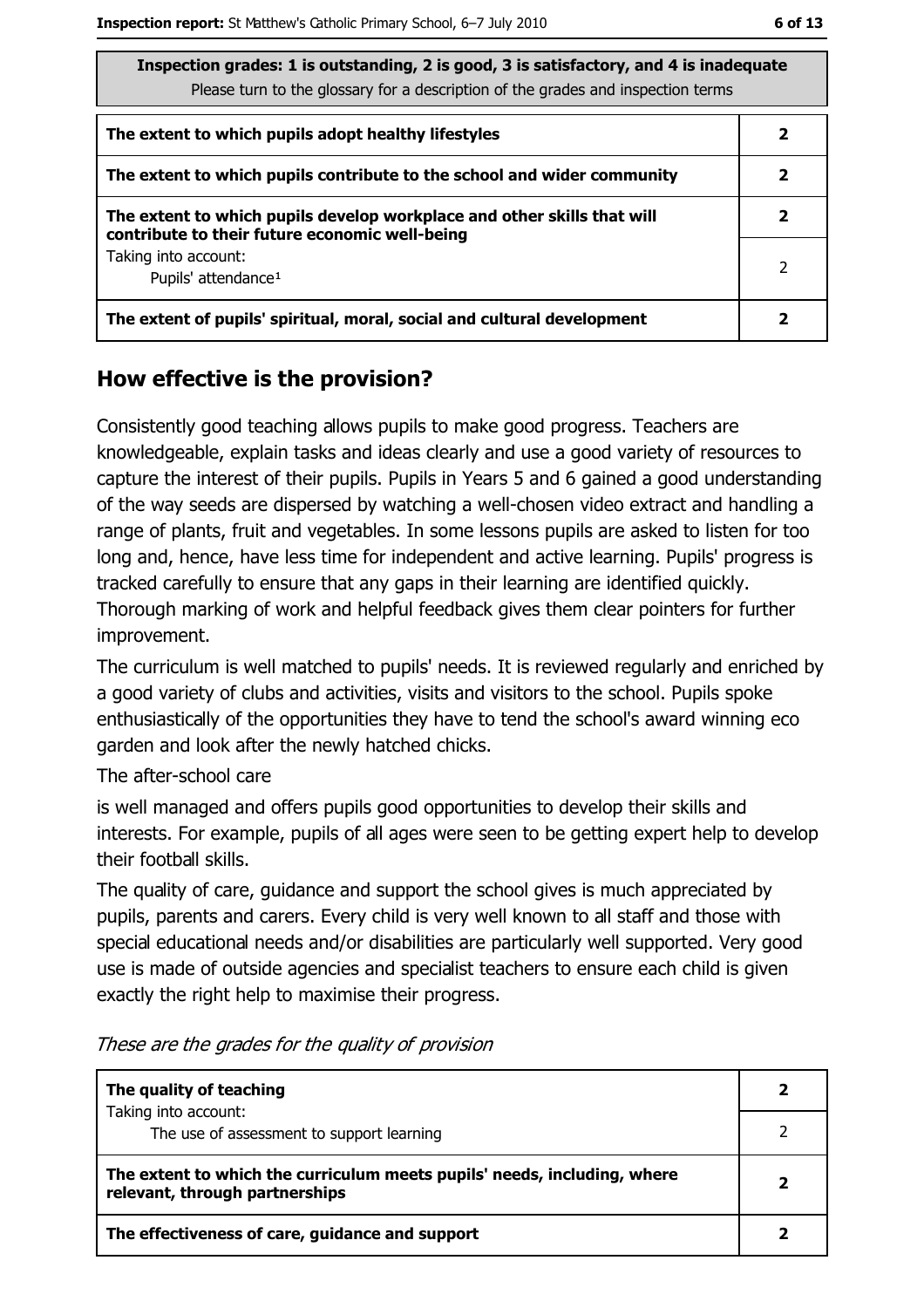Inspection grades: 1 is outstanding, 2 is good, 3 is satisfactory, and 4 is inadequate Please turn to the glossary for a description of the grades and inspection terms

#### How effective are leadership and management?

Governors, leaders and managers know their school well and have a clear vision for how to improve it further. They communicate this effectively so all staff are clear about their responsibilities and are firmly focused on raising attainment further. Governors know the school's strengths and weaknesses and provide support and challenge in equal measure. Safeguarding procedures meet requirements. Staff are appropriately trained and health and safety, and risk assessment policies are in place. The school values the talents and skills of all pupils and, consequently, all make equally good progress. Discrimination is not tolerated. The school has a clear action plan to promote community cohesion and does this well within the school and the local community. However, it has not yet fully developed links with communities further afield or evaluated the impact of this work.

These are the grades for leadership and management

| The effectiveness of leadership and management in embedding ambition and<br>driving improvement                                                                     |                         |  |  |
|---------------------------------------------------------------------------------------------------------------------------------------------------------------------|-------------------------|--|--|
| Taking into account:<br>The leadership and management of teaching and learning                                                                                      | $\overline{2}$          |  |  |
| The effectiveness of the governing body in challenging and supporting the<br>school so that weaknesses are tackled decisively and statutory responsibilities<br>met | $\overline{\mathbf{2}}$ |  |  |
| The effectiveness of the school's engagement with parents and carers                                                                                                | $\overline{\mathbf{2}}$ |  |  |
| The effectiveness of partnerships in promoting learning and well-being                                                                                              | $\overline{\mathbf{2}}$ |  |  |
| The effectiveness with which the school promotes equality of opportunity and<br>tackles discrimination                                                              | $\overline{\mathbf{2}}$ |  |  |
| The effectiveness of safeguarding procedures                                                                                                                        | 3                       |  |  |
| The effectiveness with which the school promotes community cohesion                                                                                                 | 3                       |  |  |
| The effectiveness with which the school deploys resources to achieve<br>value for money                                                                             | 2                       |  |  |

## **Early Years Foundation Stage**

Children eniov learning in the Early Years Foundation Stage where they are kept busy and the atmosphere is calm and welcoming. They get off to an excellent start in the Nursery. The nursery leader forges very good relationships with parents and carers to help ensure that children feel safe and settle quickly into the Nursery class. A similarly smooth transition occurs when they move up to Reception. All children make good progress from their individual starting points and many reach above average levels of attainment by the end of their Reception Year. Very effective leadership, detailed planning and careful tracking of children's' progress all contribute to their success.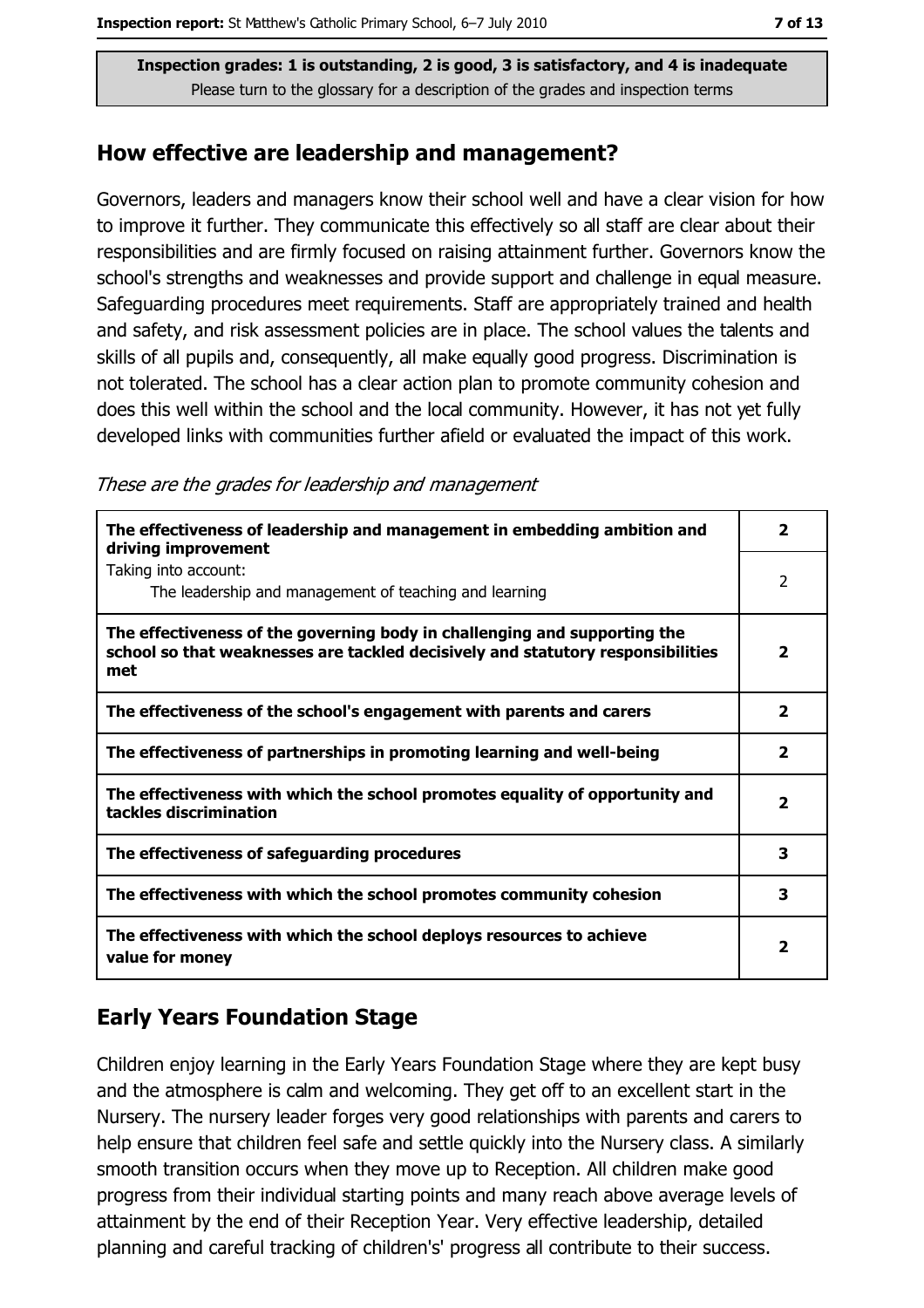Inspection grades: 1 is outstanding, 2 is good, 3 is satisfactory, and 4 is inadequate Please turn to the glossary for a description of the grades and inspection terms

Teaching is good. All staff understand their responsibilities and teachers, teaching assistants and specialist staff ensure that all children, including those with special educational needs and/or disabilities achieve well.

The school has a well equipped outdoor space for Nursery children and the provision for their outdoor learning is very imaginative. However, although satisfactory, the space available for Reception children is not freely accessible from the classroom which restricts the free-flow of learning between the indoor and outdoor spaces. Good use is made of the adjacent woodland area to stimulate children's' interest in the outdoors and increase their enjoyment of learning. They were particularly enthusiastic about finding treasures, using sticks to make arrows and discovering that holly is not always prickly.

These are the grades for the Early Years Foundation Stage

| <b>Overall effectiveness of the Early Years Foundation Stage</b>                             |  |
|----------------------------------------------------------------------------------------------|--|
| Taking into account:                                                                         |  |
| Outcomes for children in the Early Years Foundation Stage                                    |  |
| The quality of provision in the Early Years Foundation Stage                                 |  |
| The effectiveness of leadership and management of the Early Years<br><b>Foundation Stage</b> |  |

#### **Views of parents and carers**

The very large majority of parents and carers who returned the questionnaire are supportive of the school and very pleased with the education their children receive. They speak highly of the very good care, guidance and support the school provides and the good progress their children make. Inspectors entirely agree with these views. A few parents and carers feel the school does not communicate with them effectively. Inspectors judge the school's communication with parents and carers to be good but have asked the school to check out what more it could do.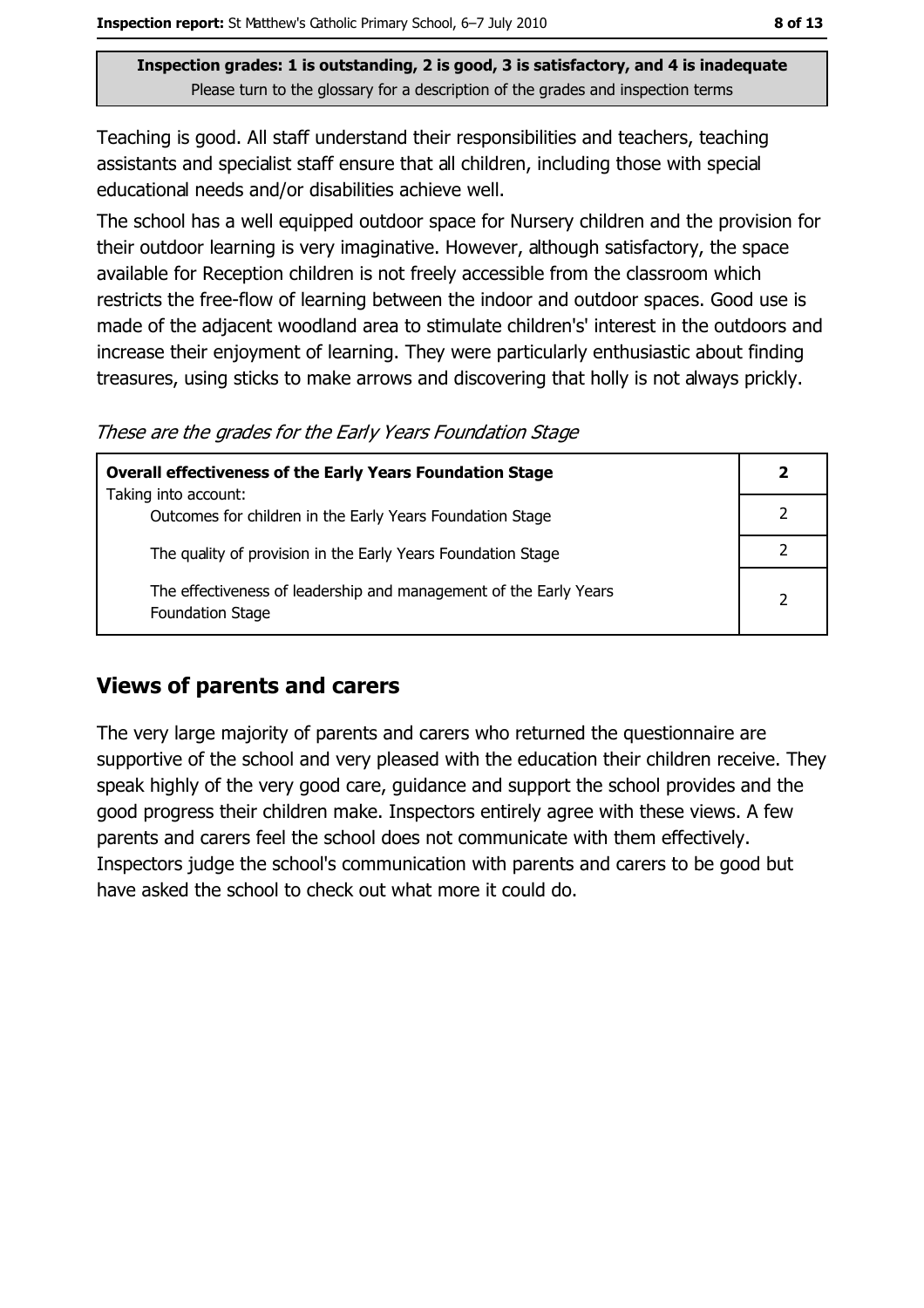### Responses from parents and carers to Ofsted's questionnaire

Ofsted invited all the registered parents and carers of pupils registered at St Matthew's Catholic Primary School to complete a questionnaire about their views of the school.

In the questionnaire, parents and carers were asked to record how strongly they agreed with 13 statements about the school.

The inspection team received 40 completed questionnaires by the end of the on-site inspection. In total, there are 99 pupils registered at the school.

| <b>Statements</b>                                                                                                                                                                                                                                       | <b>Strongly</b><br><b>Agree</b> |               | <b>Agree</b> |                         |                | <b>Disagree</b> |                | <b>Strongly</b><br>disagree |
|---------------------------------------------------------------------------------------------------------------------------------------------------------------------------------------------------------------------------------------------------------|---------------------------------|---------------|--------------|-------------------------|----------------|-----------------|----------------|-----------------------------|
|                                                                                                                                                                                                                                                         | <b>Total</b>                    | $\frac{1}{2}$ | <b>Total</b> | $\mathbf{O}/\mathbf{O}$ | <b>Total</b>   | $\frac{1}{2}$   | <b>Total</b>   | $\frac{1}{2}$               |
| My child enjoys school                                                                                                                                                                                                                                  | 29                              | 73            | 11           | 28                      | 0              | 0               | 0              | 0                           |
| The school keeps my child<br>safe                                                                                                                                                                                                                       | 27                              | 68            | 12           | 30                      | $\mathbf{1}$   | 3               | 0              | $\mathbf 0$                 |
| The school informs me<br>about my child's progress                                                                                                                                                                                                      | 23                              | 58            | 14           | 35                      | $\mathbf{1}$   | 3               | $\overline{2}$ | 5                           |
| My child is making enough<br>progress at this school                                                                                                                                                                                                    | 25                              | 63            | 14           | 35                      | $\mathbf{1}$   | 3               | 0              | 0                           |
| The teaching is good at this<br>school                                                                                                                                                                                                                  | 25                              | 63            | 14           | 35                      | 0              | 0               | 0              | 0                           |
| The school helps me to<br>support my child's learning                                                                                                                                                                                                   | 24                              | 60            | 14           | 35                      | $\mathbf{1}$   | 3               | 0              | 0                           |
| The school helps my child to<br>have a healthy lifestyle                                                                                                                                                                                                | 27                              | 68            | 13           | 33                      | 0              | 0               | 0              | 0                           |
| The school makes sure that<br>my child is well prepared for<br>the future (for example<br>changing year group,<br>changing school, and for<br>children who are finishing<br>school, entering further or<br>higher education, or<br>entering employment) | 25                              | 63            | 9            | 23                      | 3              | 8               | $\mathbf 0$    | 0                           |
| The school meets my child's<br>particular needs                                                                                                                                                                                                         | 25                              | 63            | 14           | 35                      | $\mathbf{1}$   | 3               | 0              | 0                           |
| The school deals effectively<br>with unacceptable behaviour                                                                                                                                                                                             | 22                              | 55            | 16           | 40                      | $\mathbf{1}$   | 3               | $\mathbf{1}$   | 3                           |
| The school takes account of<br>my suggestions and<br>concerns                                                                                                                                                                                           | 19                              | 48            | 13           | 33                      | $\overline{4}$ | 10              | $\mathbf{1}$   | 3                           |
| The school is led and<br>managed effectively                                                                                                                                                                                                            | 23                              | 58            | 11           | 28                      | $\overline{2}$ | 5               | $\mathbf{1}$   | 3                           |
| Overall, I am happy with my<br>child's experience at this<br>school                                                                                                                                                                                     | 25                              | 63            | 14           | 35                      | $\mathbf{1}$   | 3               | $\mathbf 0$    | 0                           |

The table above summarises the responses that parents and carers made to each statement. The percentages indicate the proportion of parents and carers giving that response out of the total number of completed questionnaires. Where one or more parents and carers chose not to answer a particular question, the percentages will not add up to 100%.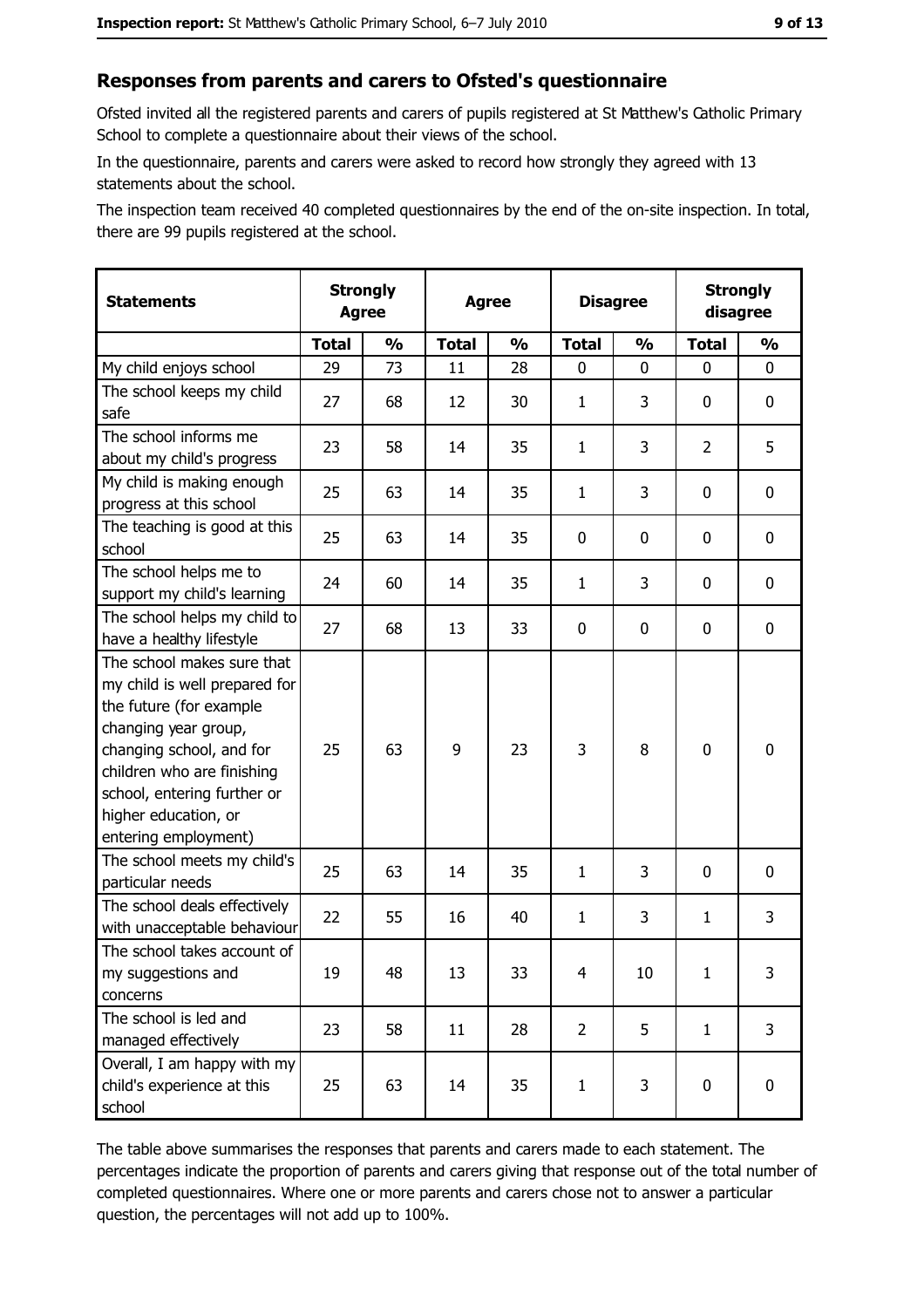# Glossary

| Grade   | <b>Judgement</b> | <b>Description</b>                                                                                                                                                                                                               |
|---------|------------------|----------------------------------------------------------------------------------------------------------------------------------------------------------------------------------------------------------------------------------|
| Grade 1 | Outstanding      | These features are highly effective. An oustanding<br>school provides exceptionally well for its pupils' needs.                                                                                                                  |
| Grade 2 | Good             | These are very positive features of a school. A school<br>that is good is serving its pupils well.                                                                                                                               |
| Grade 3 | Satisfactory     | These features are of reasonable quality. A satisfactory<br>school is providing adequately for its pupils.                                                                                                                       |
| Grade 4 | Inadequate       | These features are not of an acceptable standard. An<br>inadequate school needs to make significant<br>improvement in order to meet the needs of its pupils.<br>Ofsted inspectors will make further visits until it<br>improves. |

# What inspection judgements mean

#### **Overall effectiveness of schools**

|                       | Overall effectiveness judgement (percentage of<br>schools) |      |                     |                   |
|-----------------------|------------------------------------------------------------|------|---------------------|-------------------|
| <b>Type of school</b> | <b>Outstanding</b>                                         | Good | <b>Satisfactory</b> | <b>Inadequate</b> |
| Nursery schools       | 51                                                         | 45   | 0                   | 4                 |
| Primary schools       | 6                                                          | 41   | 42                  | 10                |
| Secondary schools     | 8                                                          | 34   | 44                  | 14                |
| Sixth forms           | 10                                                         | 37   | 50                  | 3                 |
| Special schools       | 32                                                         | 38   | 25                  | 5                 |
| Pupil referral units  | 12                                                         | 43   | 31                  | 14                |
| All schools           | 9                                                          | 40   | 40                  | 10                |

New school inspection arrangements were introduced on 1 September 2009. This means that inspectors now make some additional judgements that were not made previously.

The data in the table above is for the period 1 September to 31 December 2009 and is the most recently published data available (see www.ofsted.gov.uk). Please note that the sample of schools inspected during the autumn term 2009 was not representative of all schools nationally, as weaker schools are inspected more frequently than good or outstanding schools.

Percentages are rounded and do not always add exactly to 100. Secondary school figures include those that have sixth forms, and sixth form figures include only the data specifically for sixth form inspection judgements.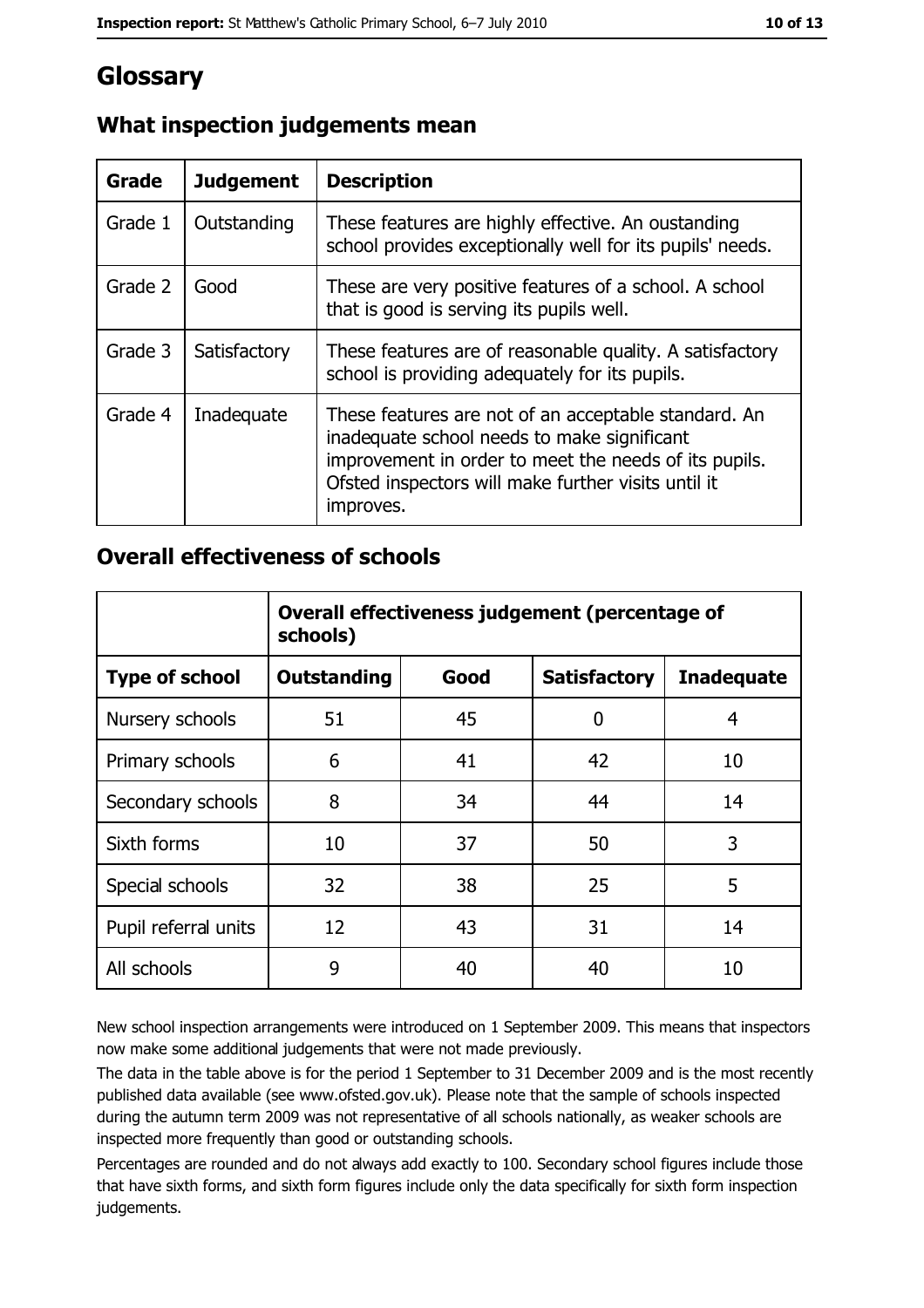# **Common terminology used by inspectors**

| Achievement:                  | the progress and success of a pupil in<br>their learning, development or training.                                                                                                                                                                                                                                |  |  |
|-------------------------------|-------------------------------------------------------------------------------------------------------------------------------------------------------------------------------------------------------------------------------------------------------------------------------------------------------------------|--|--|
| Attainment:                   | the standard of the pupils' work shown by<br>test and examination results and in<br>lessons.                                                                                                                                                                                                                      |  |  |
| Capacity to improve:          | the proven ability of the school to<br>continue improving. Inspectors base this<br>judgement on what the school has<br>accomplished so far and on the quality of<br>its systems to maintain improvement.                                                                                                          |  |  |
| Leadership and management:    | the contribution of all the staff with<br>responsibilities, not just the headteacher,<br>to identifying priorities, directing and<br>motivating staff and running the school.                                                                                                                                     |  |  |
| Learning:                     | how well pupils acquire knowledge,<br>develop their understanding, learn and<br>practise skills and are developing their<br>competence as learners.                                                                                                                                                               |  |  |
| <b>Overall effectiveness:</b> | inspectors form a judgement on a school's<br>overall effectiveness based on the findings<br>from their inspection of the school. The<br>following judgements, in particular,<br>influence what the overall effectiveness<br>judgement will be.                                                                    |  |  |
|                               | The school's capacity for sustained<br>improvement.<br>Outcomes for individuals and groups<br>of pupils.<br>The quality of teaching.<br>The extent to which the curriculum<br>meets pupil's needs, including where<br>relevant, through partnerships.<br>The effectiveness of care, guidance<br>▄<br>and support. |  |  |
| Progress:                     | the rate at which pupils are learning in<br>lessons and over longer periods of time. It<br>is often measured by comparing the<br>pupils' attainment at the end of a key<br>stage with their attainment when they<br>started.                                                                                      |  |  |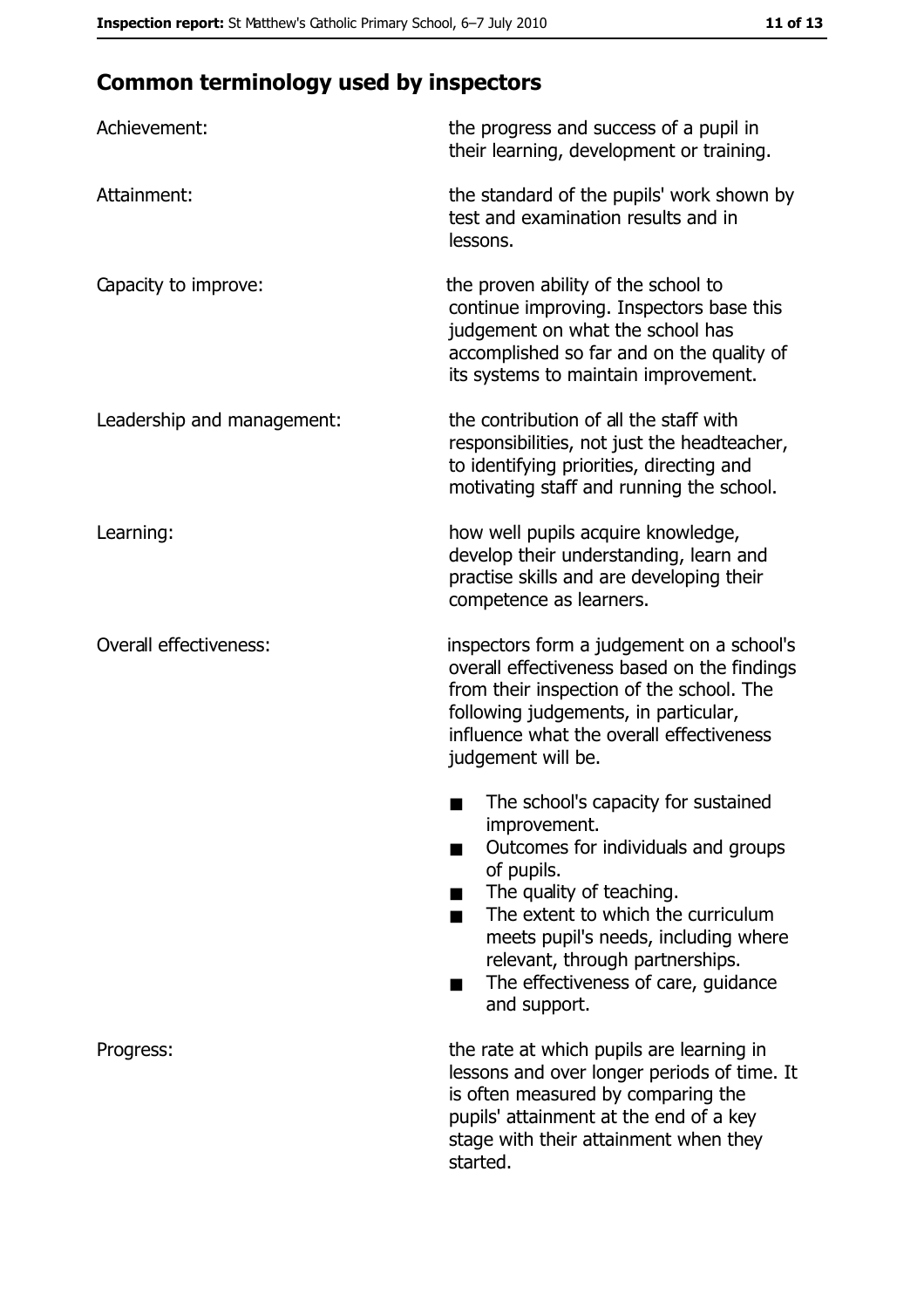This letter is provided for the school, parents and carers to share with their children. It describes Ofsted's main findings from the inspection of their school.



#### 8 July 2010

Dear Pupils

Inspection of St Matthew's Catholic Primary School, Prudhoe, NE42 6EY

Thank you for making us so welcome when we inspected your school last week. A particular thank you to those of you who talked with us and told us about all the things you enjoy doing at school. We were also pleased to hear about how much you enjoyed looking after the eco garden and the chicks. Please thank your parents and carers for filling in our questionnaire.

These are some of the things we have said about your school in our report:

- yours is a good school where you achieve well and reach above average standards  $\blacksquare$
- $\blacksquare$ the good care, guidance and support you receive is a strength of your school
- you behave well, work hard and attend school regularly  $\blacksquare$
- vour school is well led and managed, you are well taught and follow a good  $\blacksquare$ curriculum.

These are the things we have asked your school to do to help it to improve even further:

- help you improve your writing so it is as good as your reading and mathematics  $\blacksquare$
- give you more opportunities to understand people from communities and cultures which are different to your own
- improve the outdoor learning area for children in the Reception class.

You can help your school become even better by working with your teachers to achieve the very best you can.

Yours sincerely

Mrs Ann Wallis

Lead inspector